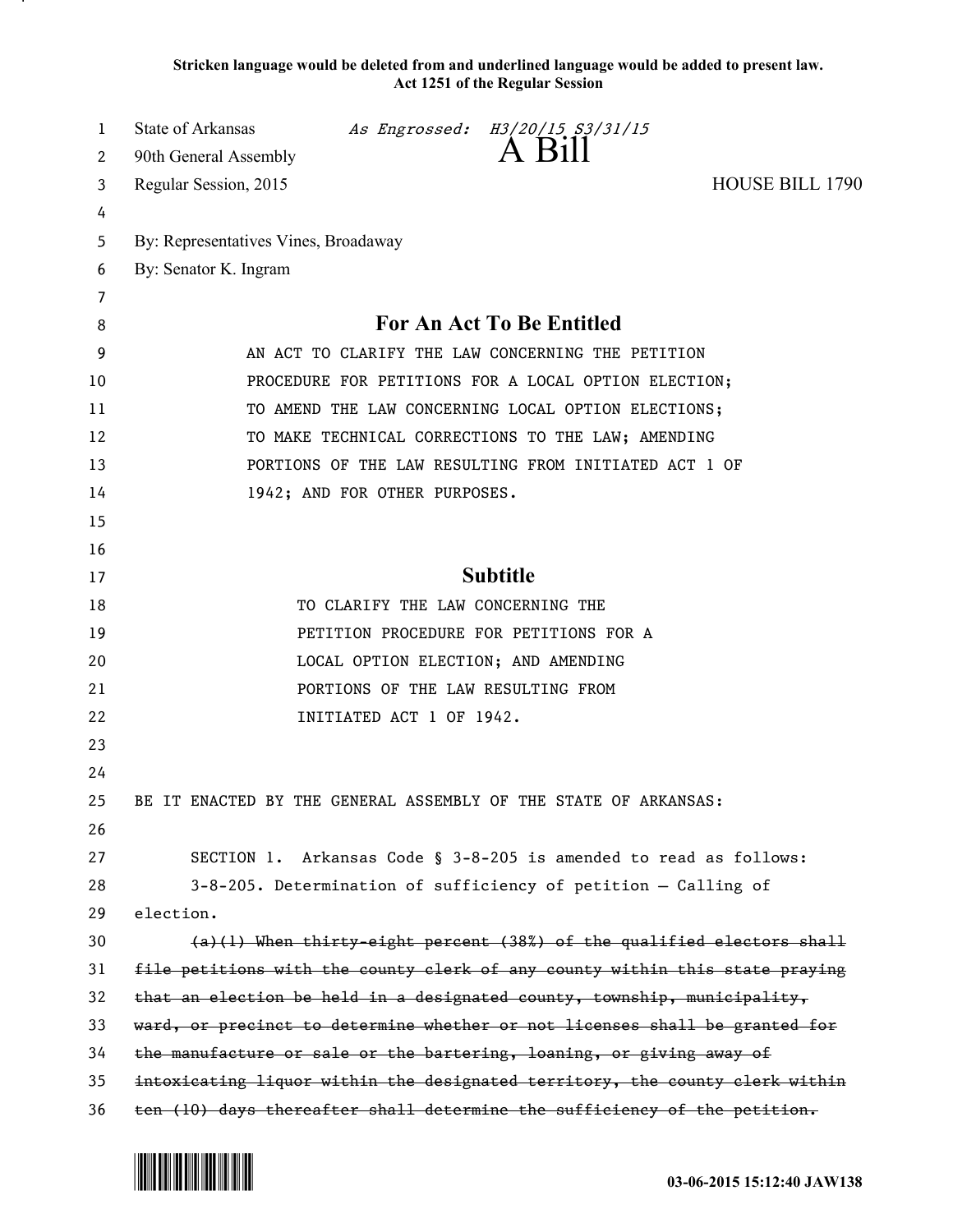| 1                     | (2) The total number of voters registered as certified by the                                                               |
|-----------------------|-----------------------------------------------------------------------------------------------------------------------------|
| $\mathbf{2}^{\prime}$ | county clerk to the Secretary of State by the first of June of each year                                                    |
| 3                     | pursuant to Arkansas Constitution, Amendment 51, shall be the basis upon                                                    |
| 4                     | which the number of signatures of qualified electors on petitions shall be                                                  |
| 5                     | computed.                                                                                                                   |
| 6                     | $(3)$ A person shall be a registered voter at the time of signing                                                           |
| 7                     | the petition.                                                                                                               |
| 8                     | (b) If it is found that thirty-eight percent (38%) of the qualified                                                         |
| 9                     | electors have signed the petition                                                                                           |
| 10                    | If the petition is determined to be sufficient under § $3-8-801$ et<br>(a)                                                  |
| 11                    | seq., the county clerk shall certify that finding to the county board of                                                    |
| 12                    | election commissioners, and the question shall be placed on the ballot in the                                               |
| 13                    | county, township, municipality, ward, or precinct at the next biennial                                                      |
| 14                    | general election as provided in § 3-8-101.                                                                                  |
| 15                    | $\left(\frac{e}{t}\right)\left(\frac{1}{b}\right)\left(1\right)$ If an appeal is taken from the certification of the county |
| 16                    | clerk, it shall be taken within ten (10) days and shall be considered by the                                                |
| 17                    | circuit court within ten (10) days, or as soon as practicable, after the                                                    |
| 18                    | appeal is lodged with the court.                                                                                            |
| 19                    | (2) The circuit court shall render its decision within thirty                                                               |
| 20                    | (30) days thereafter.                                                                                                       |
| 21                    | $\left(\frac{d}{c}\right)$ If an appeal is taken, the election shall be had no sooner than                                  |
| 22                    | sixty-five (65) days after the appeal is determined, if the decision is in                                                  |
| 23                    | favor of the petitioners.                                                                                                   |
| 24                    | $\left(\frac{e}{(1)(A)}\right)\left(\frac{d}{d}\right)$ (1)(A) The decision shall be certified immediately to the           |
| 25                    | county board of election commissioners, and the day for the election shall be                                               |
| 26                    | fixed by the county board of election commissioners for not earlier than                                                    |
| 27                    | sixty-five (65) days nor later than ninety (90) days after the certification                                                |
| 28                    | of the decision of the circuit court.                                                                                       |
| 29                    | (B) Any appeal from the final decision of the circuit court                                                                 |
| 30                    | shall be taken within ten (10) days and shall be advanced and immediately                                                   |
| 31                    | determined by the Supreme Court.                                                                                            |
| 32                    | In that event, the county board of election commissioners<br>(2)                                                            |
| 33                    | may, in its discretion, delay the election until after the final decision of                                                |
| 34                    | the Supreme Court.                                                                                                          |
| 35                    | If the decision is in favor of the petitioners, then the<br>(3)                                                             |
| 36                    | county board of election commissioners shall set the day for the election,                                                  |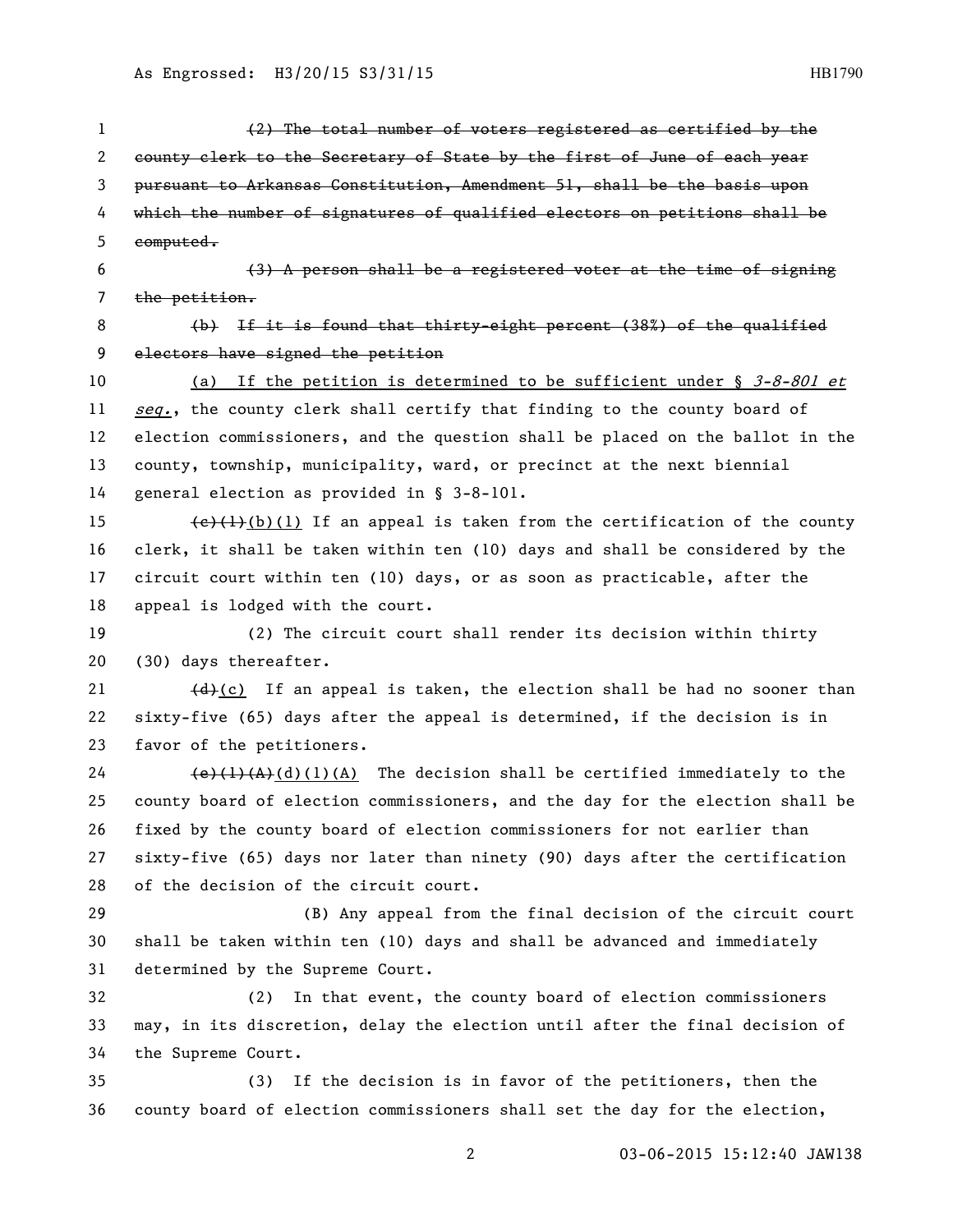```
1 which shall be not earlier than sixty-five (65) days nor later than ninety 
2 (90) days after the final decision of the Supreme Court.
\overline{f} (e) Except as provided in this section, a petition for local option
4 election shall be governed by § 7-9-101 et seq. and the Disclosure Act for 
5 Initiative Proceedings, § 3-8-701 et seq.
6
7 SECTION 2. Arkansas Code, Title 3, Chapter 8, the title of Subchapter 
8 8 is amended to read as follows:
9 Subchapter 8 - Paid Canvassers Petition for Local Option Election
10
11 SECTION 3. Arkansas Code § 3-8-801 is amended to read as follows:
12 3-8-801. Definitions.
13 As used in this subchapter:
14 (1) "Canvasser" means a person who circulates a local option 
15 election petition or a part or parts of a local option election petition to 
16 obtain the signatures of petitioners thereto;
17 (2) "Intoxicating liquor" means any beverage containing more 
18 than one-half of one percent (0.5%) of alcohol by weight.
19 \left(\frac{2}{2}\right) "Paid canvasser" means a person who is paid or with whom
20 there is an agreement to pay money or anything of value before or after a 
21 signature on a local option election petition is solicited in exchange for 
22 soliciting or obtaining a signature on a petition;
23 (4) "Petition part" means a petition signature sheet containing 
24 the information required under this subchapter;
25 (3)(5) "Petitioner" means a person who signs a petition
26 requesting a local option election; and
27 (6) "Registered voter" means a person who is registered at the 
28 time of signing the petition pursuant to Arkansas Constitution, Amendment 51; 
29 and
30 (4) (7) "Sponsor" means a person who arranges for the circulation
31 of a local option election petition or who files a local option election 
32 petition with the official charged with verifying the signatures.
33
34 SECTION 4. Arkansas Code § 3-8-802 is amended to read as follows:
35 3-8-802. Hiring and training of paid canvassers.
36 (a)(1) A person shall not provide money or anything of value to another
```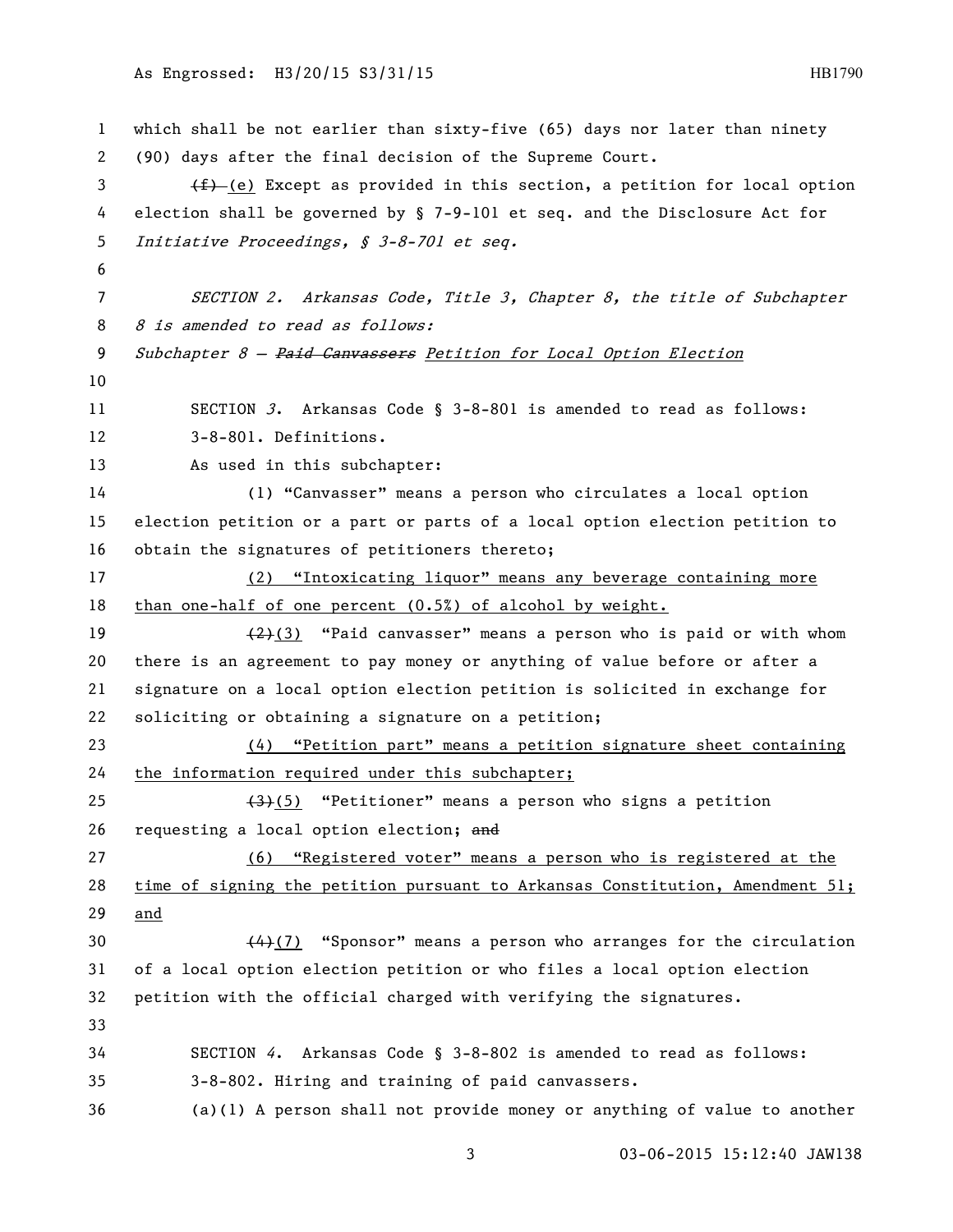## As Engrossed: H3/20/15 S3/31/15 http://www.edu.com/educations/educations/educations/educations/educations/educ

 person for obtaining signatures on a local option election petition unless the person receiving the money or item of value meets the requirements of this section. (2) Before a signature is solicited by a paid canvasser, the sponsor shall: (A) Provide the paid canvasser with a copy of the most recent edition of the Secretary of State's initiatives and referenda handbook; 9 (B) Explain the Arkansas law applicable to obtaining signatures on a local option election petition to the canvasser; and  $\left(\frac{C}{t}\right)(B)(i)$  Provide a complete list of all paid 12 canvassers' names and current residential addresses to the **Secretary of State** 13 county clerk. (ii) If additional paid canvassers agree to solicit signatures on behalf of a sponsor after the complete list is provided, the sponsor shall provide an updated list of all paid canvassers' names and 17 current residential addresses to the **Secretary of State** county clerk. (b) Before obtaining a signature on a local option election petition as a paid canvasser, a person shall submit in person or by mail to the sponsor: (1) The full name and any assumed name of the person; (2) The current residence address of the person and the person's permanent domicile address if the person's permanent domicile address is different from the person's current residence address; (3) A signed statement taken under oath or solemn affirmation that states that the person has not pleaded guilty or nolo contendere to or been found guilty of a criminal offense involving a violation of the election laws, fraud, forgery, or identification theft in any state; (4) A signed statement that the person has read and understands the Arkansas law applicable to obtaining signatures on a local option election petition; (5) A signed statement that the person has been provided a copy of the most recent edition of the Secretary of State's initiatives and 33 referenda handbook by the sponsor; and (6)(5) A photograph of the person taken within ninety (90) days of the submission of the information required under this section. (c) A sponsor shall maintain the information required under this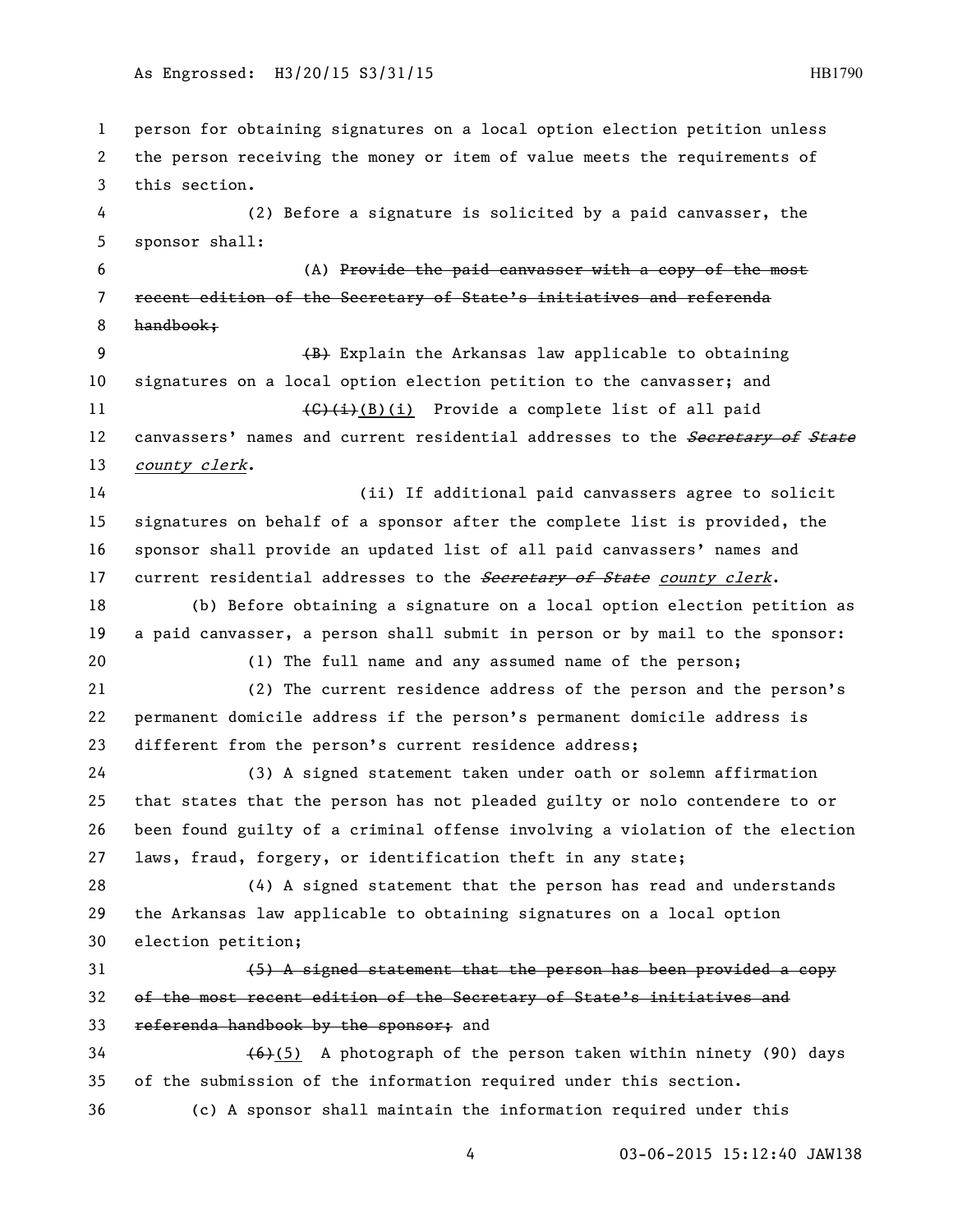```
1 section for each paid canvasser for three (3) years after the general 
 2 election.
 3
 4 SECTION 5. Arkansas Code Title 3, Chapter 8, Subchapter 8, is amended 
5 to add additional sections to read as follows:
6 3-8-803. Petition to determine granting of licenses for the 
7 manufacture or sale or the bartering, loaning, or giving away of intoxicating 
8 liquor.
9 (a) An election to determine whether licenses will be granted for the 
10 manufacture or sale or the bartering, loaning, or giving away of intoxicating 
11 liquor shall be called by a petition signed by registered voters in the 
12 designated county, township, municipality, ward, or precinct in a number 
13 equal to thirty-eight percent (38%) of the registered voters.
14 (b) The petition shall be filed with the county clerk.
15 (c) The county clerk shall verify the signatures on the petition and 
16 determine the sufficiency of the petition no later than ten (10) days after 
17 the petition is submitted.
18 (d) The total number of voters registered as certified by the county
19 clerk to the Secretary of State by the first of June of each year pursuant to
20 Arkansas Constitution, Amendment 51, shall be the basis upon which the number 
21 of signatures of qualified electors on petitions shall be computed.
22
23 3-8-804. Duties of election officers — Penalty for failure to perform.
24 (a) The duties imposed by this subchapter upon members of the State 
25 Board of Election Commissioners, members of the county boards of election 
26 commissioners, election officials, and other officers expressly named in this 
27 act shall be performed:
28 (1) In good faith;
29 (2) Within the time provided by this subchapter; and
30 (3) In the manner provided by this subchapter.
31 (b) If a member of a board, an election official, or another officer 
32 charged with a duty under this subchapter knowingly fails to perform that 
33 duty, he or she shall be upon conviction:
34 (1) Fined not less than one hundred dollars ($100) nor more than 
35 one thousand dollars ($1,000); and
36 (2) Removed from his or her office.
```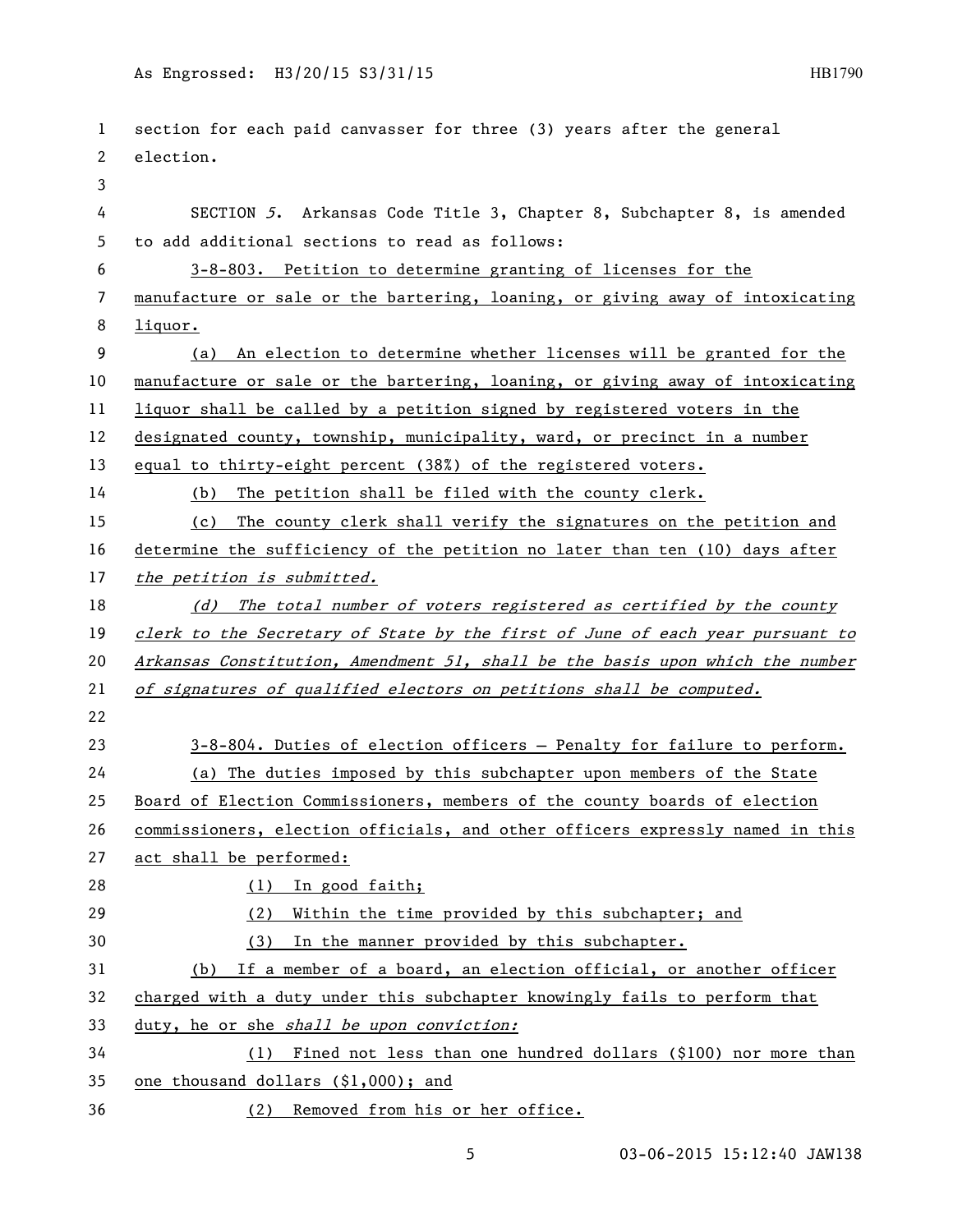| 1            |                                                                               |
|--------------|-------------------------------------------------------------------------------|
| $\mathbf{2}$ | 3-8-805. Signing of petition - Penalty for falsification - Notice of          |
| 3            | suspected forgery.                                                            |
| 4            | $(a)(1)$ A person signing a petition under this subchapter shall:             |
| 5            | (A) Be a registered voter; and                                                |
| 6            | Sign his or her own name and print his or her own<br>(B)                      |
| 7            | name, address, birth date, and the date of signing on a petition in his or    |
| 8            | her own handwriting.                                                          |
| 9            | (2) If a person signing a petition under subdivision (a)(1) of                |
| 10           | this section requires assistance due to disability, another person:           |
| 11           | (A) May print the name, address, birth date, and the date                     |
| 12           | of signing; and                                                               |
| 13           | (B) Shall sign and print his or her name in the margin of                     |
| 14           | the petition.                                                                 |
| 15           | (3) A person who is under eighteen (18) years of age shall not                |
| 16           | act as a canvasser.                                                           |
| 17           | (b) A person commits a Class A misdemeanor if the person, acting as a         |
| 18           | canvasser, notary, sponsor, or agent of a sponsor knowingly:                  |
| 19           | (1) Signs a name other than his or her own to a petition;                     |
| 20           | (2) Prints a name, address, or birthdate other than his or her                |
| 21           | own on a petition unless the signer requires assistance due to disability and |
| 22           | the person complies with this section;                                        |
| 23           | (3) Solicits or obtains a signature to a petition knowing that                |
| 24           | the person signing is not qualified to sign the petition;                     |
| 25           | (4) Pays a person any form of compensation in exchange for                    |
| 26           | signing a petition as a petitioner;                                           |
| 27           | (5) Accepts or pays money or anything of value for obtaining                  |
| 28           | signatures on a petition when the person acting as a canvasser, sponsor, or   |
| 29           | agent of a sponsor knows that the person acting as canvasser's name or        |
| 30           | address is not included on the sponsor's list filed with the county clerk; or |
| 31           | (6) As a sponsor, files a petition part with the official                     |
| 32           | charged with verifying the signatures knowing that the petition part contains |
| 33           | one (1) or more false or fraudulent signatures unless each false or           |
| 34           | fraudulent signature is clearly stricken by the sponsor before filing.        |
| 35           | (c) When the official charged with verifying the signatures has               |
| 36           | reasonable grounds to believe that one (1) or more signatures on a petition   |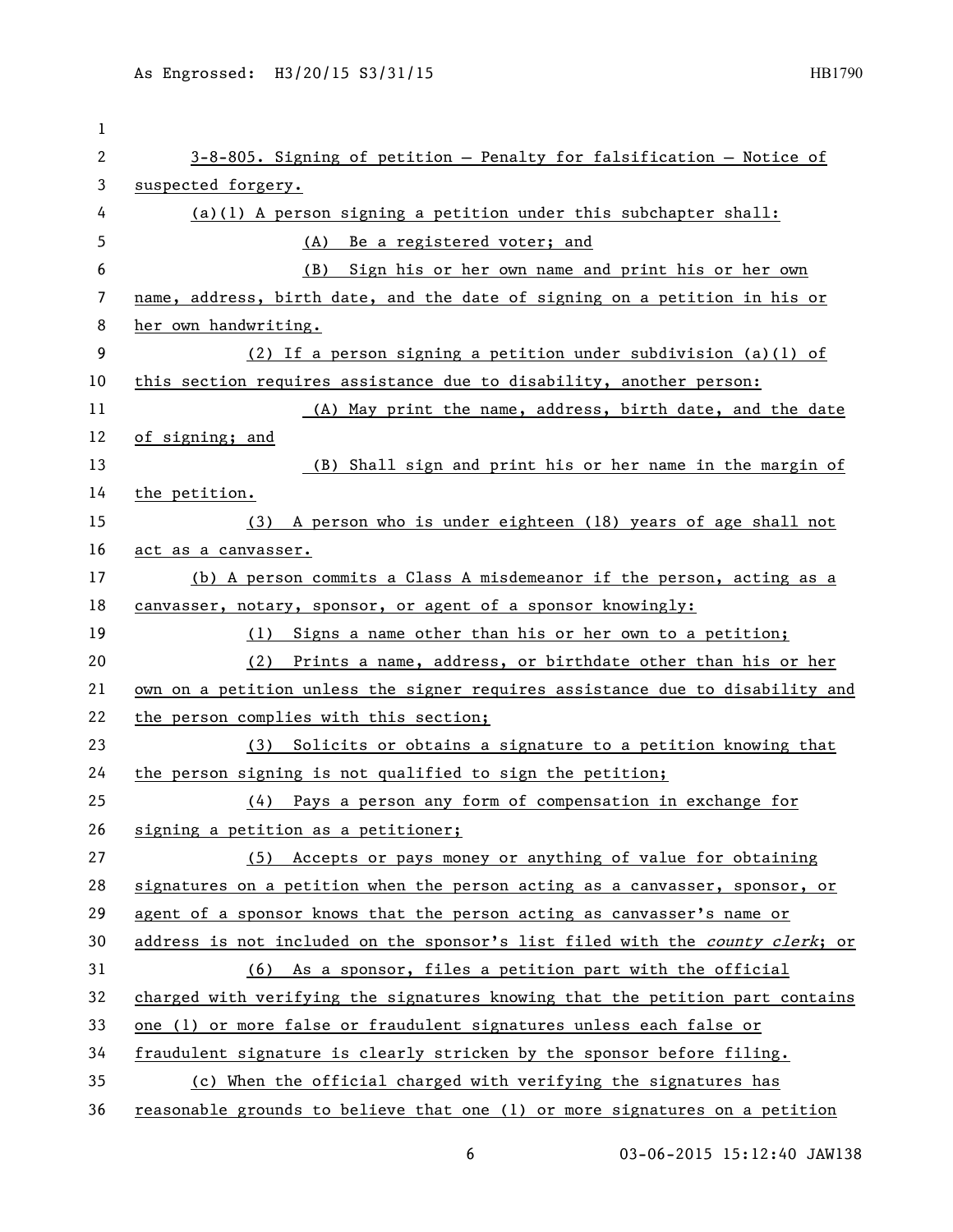| 1  | is forged, excluding signatures apparently signed by one (1) spouse for       |
|----|-------------------------------------------------------------------------------|
| 2  | another, the official shall report the suspected forgery and basis for        |
| 3  | suspecting forgery to:                                                        |
| 4  | (1) The Department of Arkansas State Police, in the case of a                 |
| 5  | statewide petition; or                                                        |
| 6  | (2) The prosecuting attorney of the county, in the case of a                  |
| 7  | local petition.                                                               |
| 8  |                                                                               |
| 9  | 3-8-806. Form of initiative petition - Sufficiency of signatures.             |
| 10 | (a) The petition for an ordinance, act, or amendment proposed by              |
| 11 | initiative shall be on substantially the following form:                      |
| 12 | "PETITION FOR LOCAL OPTION ELECTION                                           |
| 13 |                                                                               |
| 14 | To the Honorable                                                              |
| 15 | County Clerk or City Clerk                                                    |
| 16 |                                                                               |
| 17 | We, the undersigned registered voters of the State of Arkansas, or            |
| 18 | County, Arkansas, or City or Incorporated Town of , Arkansas,                 |
| 19 | respectfully request that an election be held to determine whether licenses   |
| 20 | will be granted for the manufacture or sale or the bartering, loaning, or     |
| 21 | giving away of intoxicating liquor in the district described below, to the    |
| 22 | end that the same may be adopted, enacted, or rejected by the vote of the     |
| 23 | registered voters of said district. Each of us for himself or herself says:   |
| 24 | I have personally signed this petition; I am a registered voter of            |
| 25 | County, Arkansas, or City or Incorporated Town of , Arkansas,                 |
| 26 | and my printed name, date of birth, residence, city or town of residence, and |
| 27 | date of signing this petition are correctly written after my signature.       |
| 28 | (Here insert a description of the district in which the election shall        |
| 29 | be held.)"                                                                    |
| 30 |                                                                               |
| 31 | (b) The information on the petition provided by the person may be used        |
| 32 | as evidence of the validity or invalidity of the signature. However, if a     |
| 33 | signature of a registered voter on the petition is sufficient to verify the   |
| 34 | voter's name, then it shall not be adjudged invalid for failure to sign the   |
| 35 | name or write the residence and city or town of residence exactly as it       |
| 36 | appears on voter registration records, for failure to print the name in the   |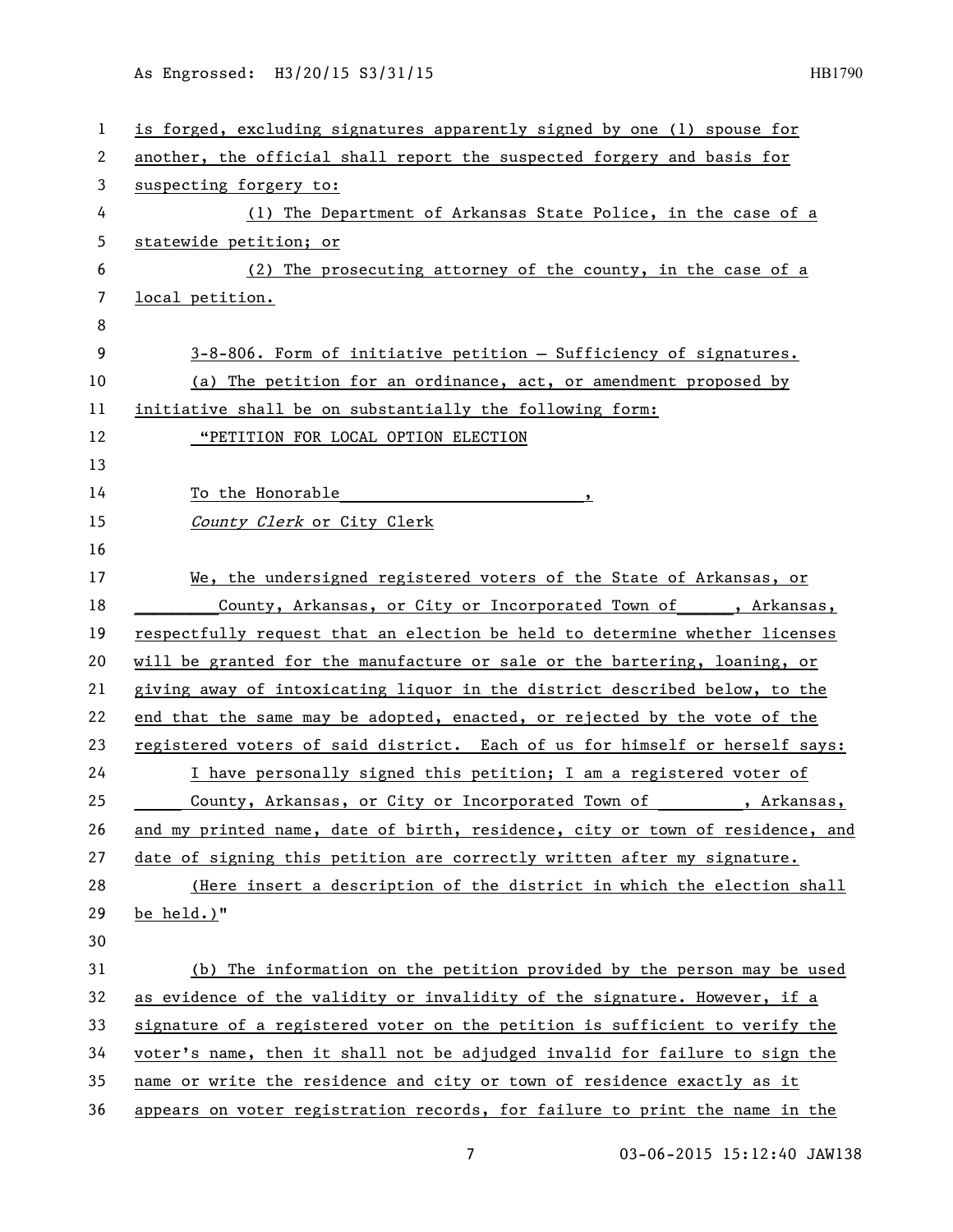As Engrossed: H3/20/15 S3/31/15 1990

| 1              | space provided, for failure to provide the correct date of birth, nor for     |
|----------------|-------------------------------------------------------------------------------|
| 2              | failure to provide the correct date of signing the petition, all the          |
| 3              | information being an aid to verification rather than a mandatory requirement  |
| 4              | to perfect the validity of the signature.                                     |
| 5              | (c) No additional sheets of voter signatures shall be attached to any         |
| 6              | petition unless the sheets contain the full language of the petition.         |
| $\overline{7}$ | $(d)(1)$ The signature section of the petition shall be formatted and         |
| 8              | shall contain the number of signature lines prescribed by the county clerk.   |
| 9              | (2) Before the circulation of a petition for signatures, the                  |
| 10             | sponsor shall file a printed petition part with the county clerk in the exact |
| 11             | form that will be used for obtaining signatures.                              |
| 12             |                                                                               |
| 13             | 3-8-807. Procedure for circulation of petition.                               |
| 14             | $(a)(1)$ Each petition under this subchapter for an election to be held       |
| 15             | in a district that includes more than one county shall be prepared and        |
| 16             | circulated in a petition part, and each petition part shall be an exact copy  |
| 17             | of all other such petition parts upon which signatures of petitioners are to  |
| 18             | be solicited.                                                                 |
| 19             | When a sufficient number of petition parts are signed by a<br>(2)             |
| 20             | requisite number of qualified electors and are filed and duly certified by    |
| 21             | the county clerk, they shall be treated and considered as one (1) petition.   |
| 22             | (b) Each petition part shall have attached to it the affidavit of the         |
| 23             | canvasser stating that:                                                       |
| 24             | (1) The canvasser's current residence address appearing on the                |
| 25             | verification is correct;                                                      |
| 26             | (2) All signatures appearing on the petition part were made in                |
| 27             | the presence of the affiant; and                                              |
| 28             | To the best of the affiant's knowledge and belief each<br>(3)                 |
| 29             | signature is genuine and each person signing is a registered voter.           |
| 30             | No petition part under this section shall contain signatures of<br>(c)        |
| 31             | petitioners from more than one (1) county.                                    |
| 32             |                                                                               |
| 33             | 3-8-808. Form of verification - Penalty for false statement.                  |
| 34             | (a) Each petition containing signatures shall be verified in                  |
| 35             | substantially the following form by the canvasser's affidavit thereon as a    |
| 36             | part thereof:                                                                 |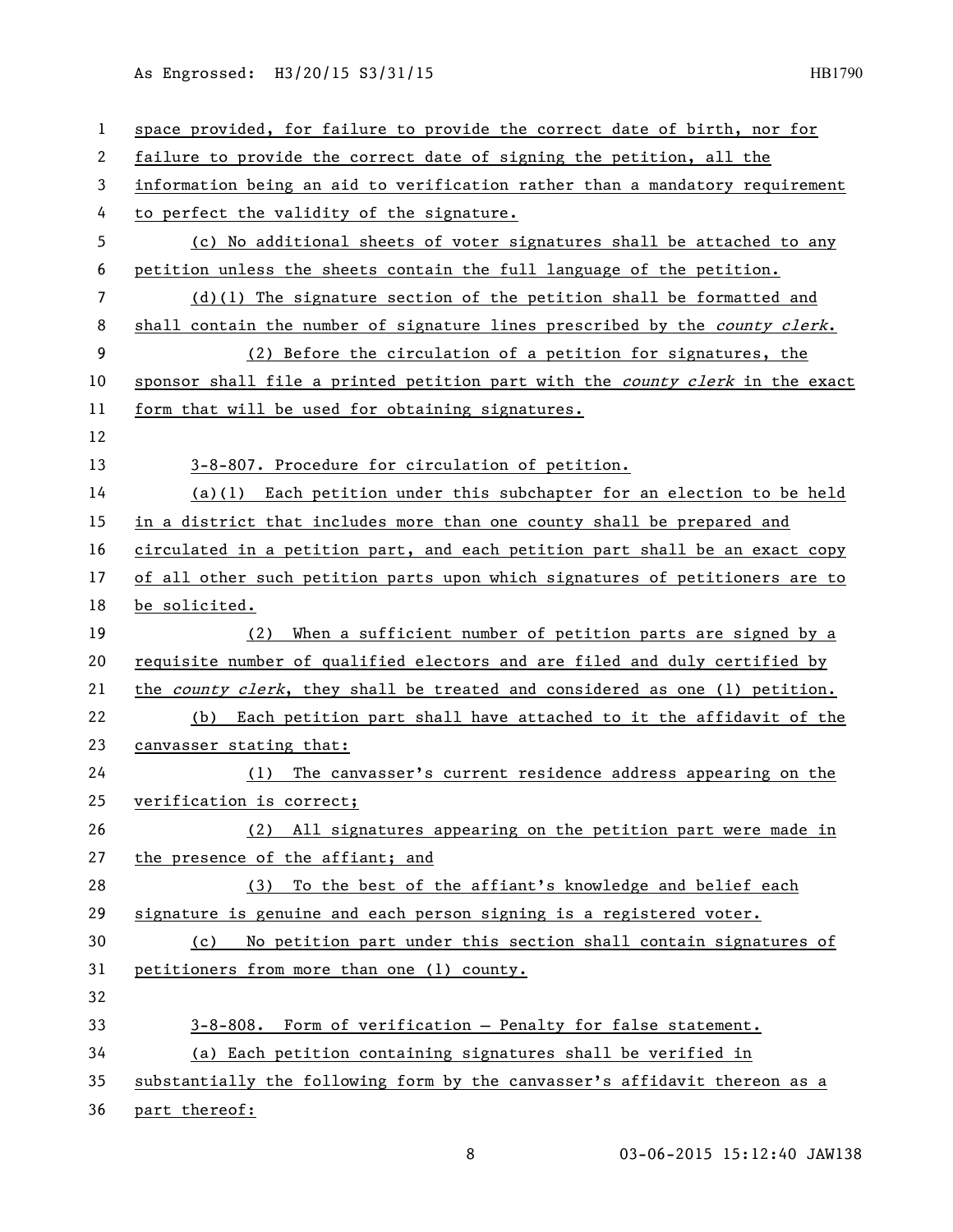1 "State of Arkansas County of 3 I, (print name of canvasser) \_\_\_, being duly sworn, state that each of the foregoing persons signed his or her own name to this sheet of the petition in my presence. To the best of my knowledge and belief, each 6 signature is genuine and each signer is a registered voter of 7 County, or City or Incorporated Town of . At all times during 8 the circulation of this signature sheet, an exact copy of the popular name, ballot title, and text was attached to the signature sheet. My current residence address is correctly stated below. 11 Signature 12 Residence 13 13 Indicate one: Paid Canvasser Volunteer/Unpaid Canvasser 14 Subscribed and sworn to before me this day of , 20 15 Signature Clerk, Notary, Judge, or Justice of the Peace Seal\_\_\_\_\_\_\_\_\_\_\_\_\_\_\_\_\_\_\_\_\_ " (b)(1) If the form under this section is substantially followed in a petition it is sufficient (2) The form shall not be held insufficient for clerical and merely technical errors. (c)(1) Petitions shall not be disqualified due to clerical or technical errors made by a clerk, notary, judge, or justice of the peace when verifying the canvasser's signature. (2) Petitions shall not be disqualified for failure of a clerk, notary, judge, or justice of the peace to sign exactly as his or her name appears on his or her seal if the signature of a clerk, notary, judge, or justice of the peace is sufficient to verify his or her name. (d) A canvasser or paid canvasser who knowingly makes a false statement on a petition verification form required by this section shall be deemed guilty of a Class D felony. 3-8-809. Failure to act on petition — Mandamus — Injunction. (a) If the county clerk does not examine and certify a petition under this chapter within the time prescribed in § 3-8-803, the sponsors may apply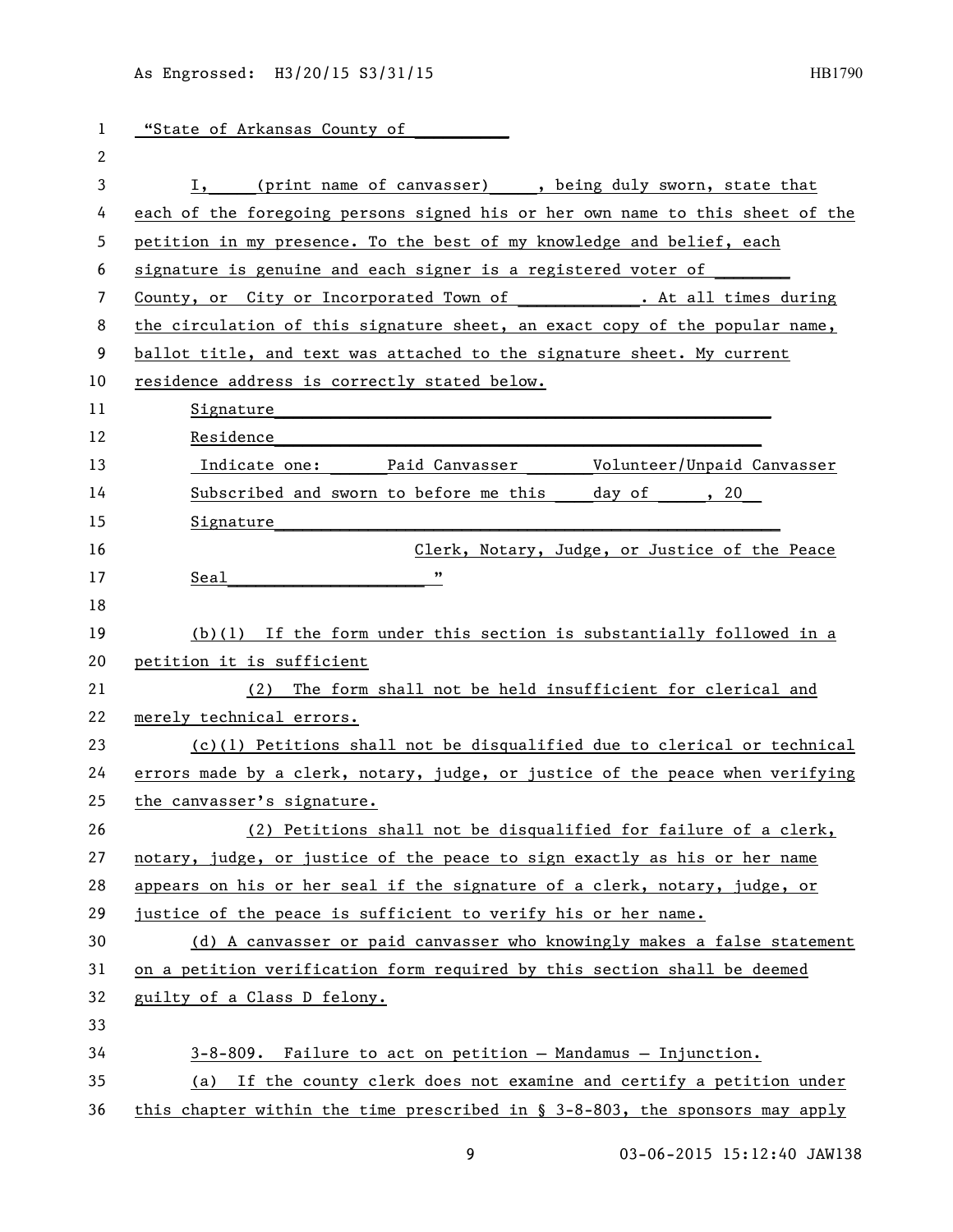## As Engrossed: H3/20/15 S3/31/15 1990

| 1  | to the circuit court with jurisdiction for appropriate relief.                |
|----|-------------------------------------------------------------------------------|
| 2  | If the court decides that the petition is legally sufficient, it<br>(b)       |
| 3  | shall order the county clerk to certify the sufficiency of the petition and   |
| 4  | set an election date.                                                         |
| 5  | On a proper showing that any petition is not sufficient, the court<br>(c)     |
| 6  | may enjoin the county clerk from:                                             |
| 7  | (1) Certifying its sufficiency; or                                            |
| 8  | Setting an election date.<br>(2)                                              |
| 9  |                                                                               |
| 10 |                                                                               |
| 11 | 3-8-810. Preservation of records.                                             |
| 12 | All petitions, notices, certificates, or other documentary evidence of        |
| 13 | procedural steps taken under this subchapter shall be filed and preserved.    |
| 14 | Petitions with signatures shall be retained for two (2) years after           |
| 15 | submission to the county clerk.                                               |
| 16 |                                                                               |
| 17 | 3-8-811. Count of signatures.                                                 |
| 18 | (a) Upon the initial filing of a petition under this subchapter, the          |
| 19 | official charged with verifying the signatures shall:                         |
| 20 | (1) Perform an initial count of the signatures; and                           |
| 21 | Determine whether the petition contains, on its face and<br>(2)               |
| 22 | before verification of the signatures of registered voters, the designated    |
| 23 | number of signatures required by the Arkansas Constitution and statutory law  |
| 24 | in order to call an election.                                                 |
| 25 | (b) A petition part and all signatures appearing on the petition part         |
| 26 | shall not be counted for any purpose by the official charged with verifying   |
| 27 | the signatures, including the initial count of signatures, if one (1) or more |
| 28 | of the following is true:                                                     |
| 29 | The petition is not an original petition, including without<br>(1)            |
| 30 | limitation a petition that is photocopied or is a facsimile transmission;     |
| 31 | (2) The petition lacks the signature, printed name, and                       |
| 32 | residence address of the canvasser or is signed by more than one (1)          |
| 33 | canvasser;                                                                    |
| 34 | $(3)(A)$ The canvasser is a paid canvasser whose name and the                 |
| 35 | information required under § 3-8-802 were not submitted by the sponsor to the |
| 36 | county clerk before the petitioner signed the petition.                       |